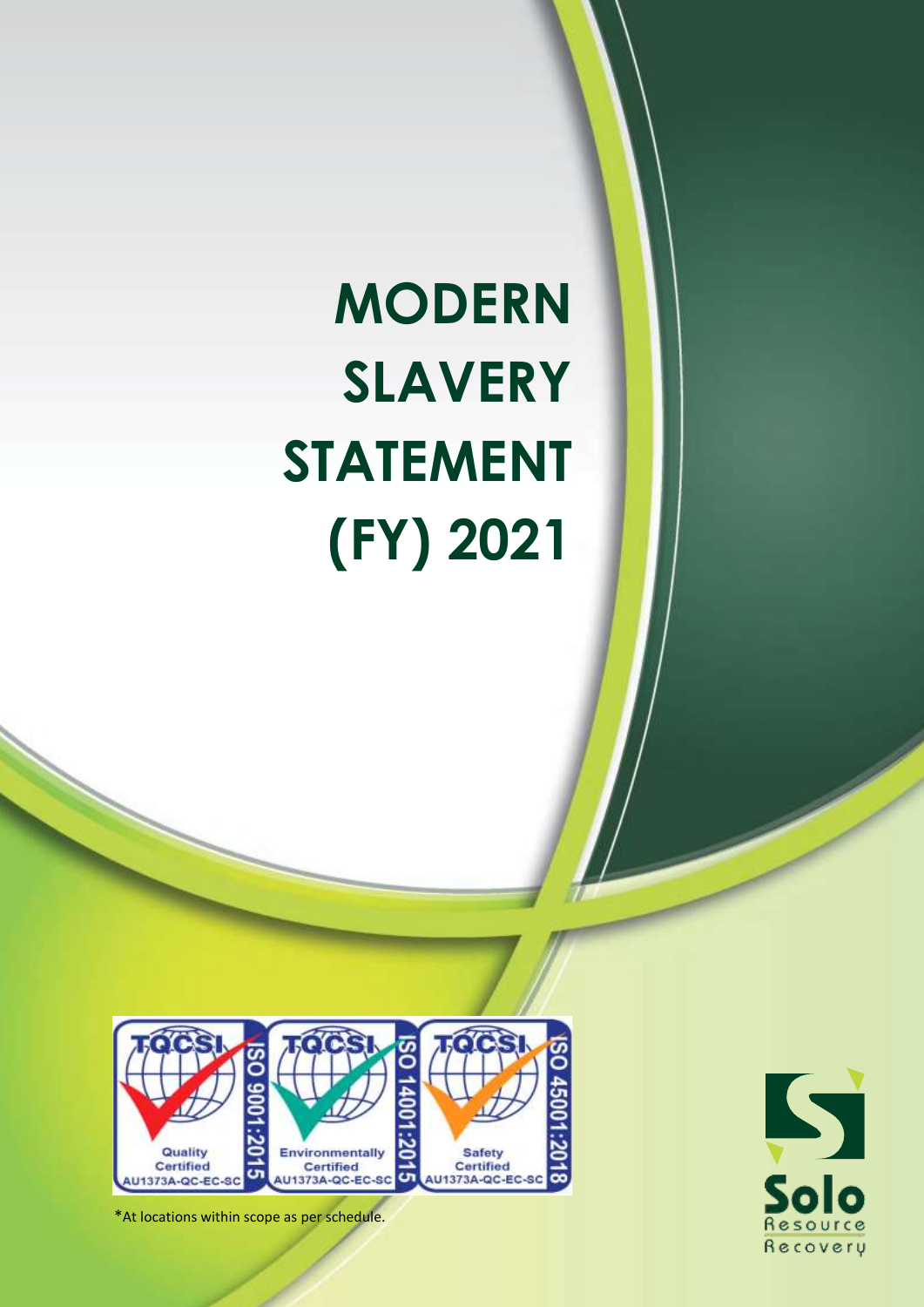

#### **CONTENTS**

| 1.0 |     |  |
|-----|-----|--|
| 2.0 |     |  |
| 3.0 |     |  |
|     | 3.1 |  |
| 4.0 |     |  |
|     | 4.1 |  |
|     | 4.2 |  |
|     | 4.3 |  |
|     | 4.4 |  |
| 5.0 |     |  |
| 6.0 |     |  |
| 7.0 |     |  |
| 8.0 |     |  |
| 9.0 |     |  |

#### **REVISION HISTORY**

| Version | <b>Revision date</b> | Authorised by    | <b>Comments</b>                       |
|---------|----------------------|------------------|---------------------------------------|
| 1.0     | February 2021        | <b>Directors</b> | First Modern Safety Statement FY 2020 |
| 2.0     | February 2022        | <b>Directors</b> | Document review                       |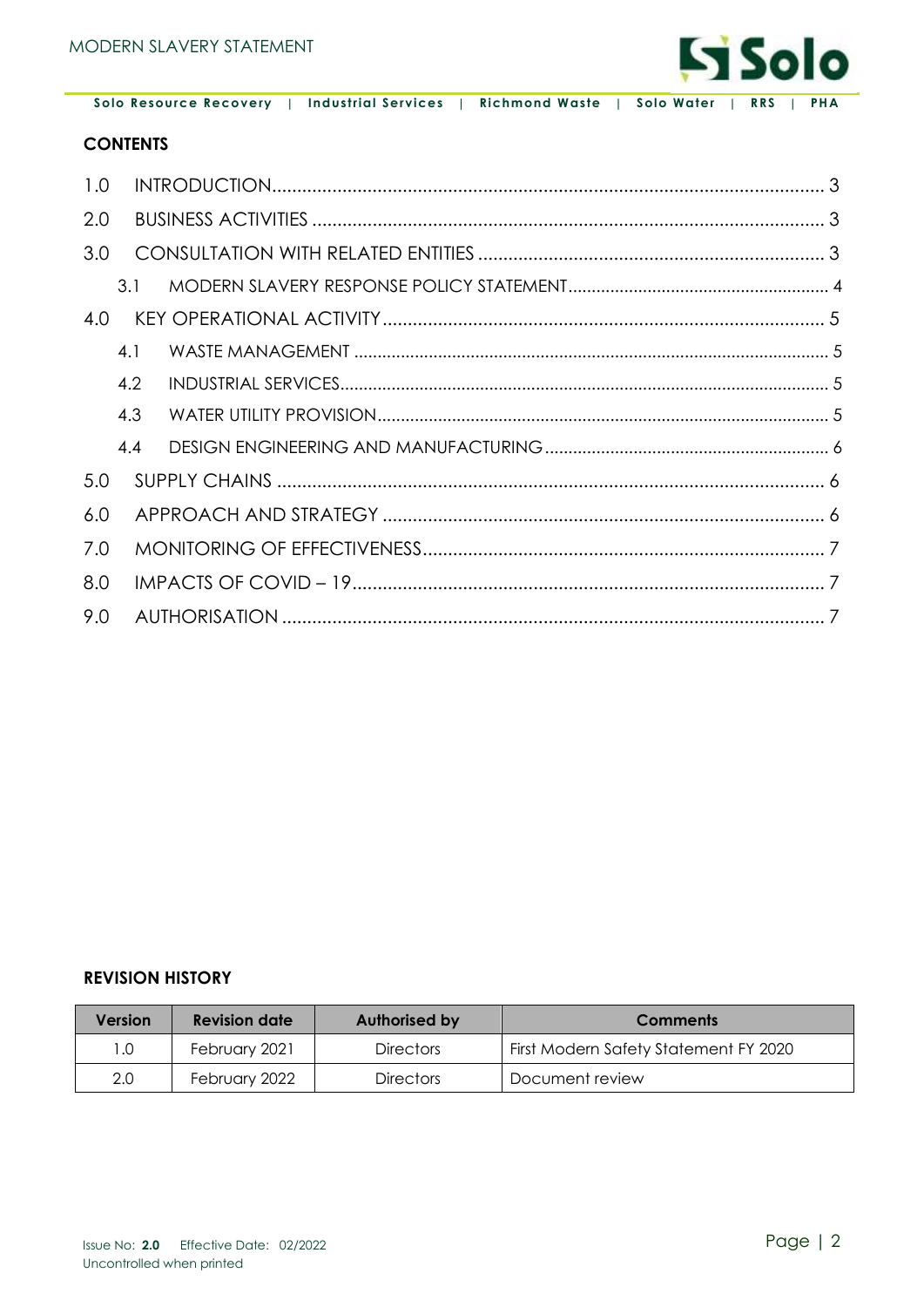

## <span id="page-2-0"></span>**1.0 INTRODUCTION**

This Modern Slavery Statement is intended to comply with the requirements of the Modern Slavery Act 2018 - *(Cth) Modern Slavery Act*.

This statement is submitted as a joint statement for the Solo Group of companies reporting entities as defined in section 5 of the same Act.

## <span id="page-2-1"></span>**2.0 BUSINESS ACTIVITIES**

The Solo Group of companies' is an Australian owned and operated family business, which has operated since 1932. Established locally in 1990, Solo Resource Recovery offers a range of waste and resource recovery services to industry, commerce and homes throughout New South Wales, South Australia, Victoria, Western Australia and Queensland. These services include waste collection services, domestic, recycling and organics, liquid waste, waste water and sludge removal and treatment, industrial bins, medical waste transfer and industrial services, including underground asset locations and public utility planning as well as other customised waste management solutions.

The Group currently employs over 700 people nationally.

The size, nature, diversity and geographical locations of operations conducted by the Solo Group opens to risk as identified in the *Australian Modern Slavery Act 2018*.

The below reporting entities are under the control of the same integrated management system operating under the same policy directives from the same board of directors.

| <b>Solo Resource Recovery</b>  |
|--------------------------------|
| Solo Waste                     |
| Solo Water                     |
| <b>Rico Recovery Systems</b>   |
| <b>Richmond Waste Services</b> |
| Pellet Heaters Australia       |

Reporting entities are listed in the following table.

## <span id="page-2-2"></span>**3.0 CONSULTATION WITH RELATED ENTITIES**

A consultation process has been undertaken with all relevant current operational managers and training will be continually developed to ensure that people accountable are taking the appropriate steps to ensure compliance to the requirements of this statement and the associated policy directive.

The Company's goals, approaches and commitments towards ensuring that we work continually towards identifying and managing these risks are supported within our *Modern Slavery Response Policy Statement*.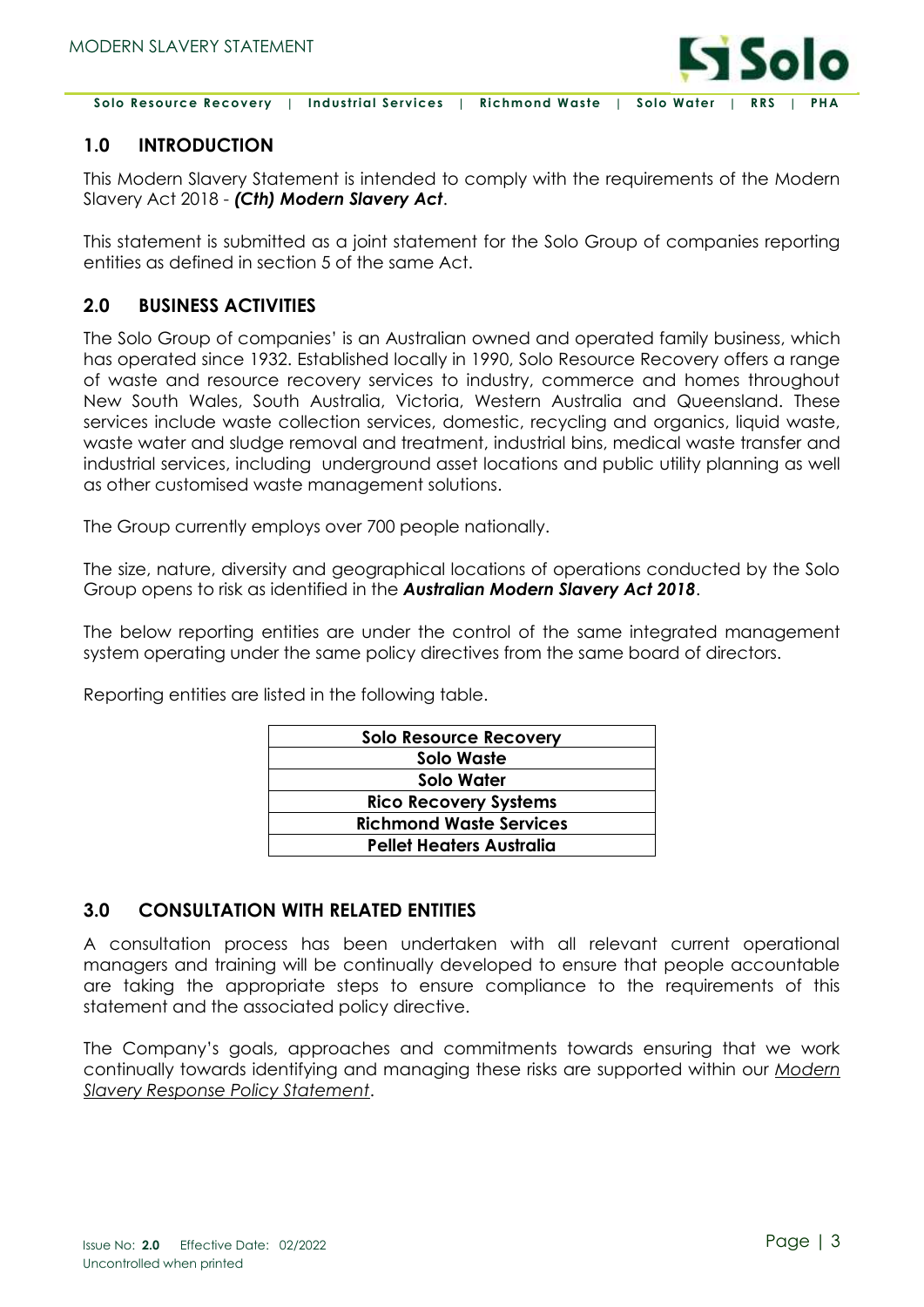

#### <span id="page-3-0"></span>**3.1 MODERN SLAVERY RESPONSE POLICY STATEMENT**

All employment with the Solo group, referred to hereafter as "The Company" is voluntary.

The Company does not use or condone, child or forced labour in any of its operations or premises and works to ensure these practices are not present in its workforce or supply chain.

The Company does not tolerate any form of unacceptable treatment of workers, including but not limited to the exploitation of children, physical punishment or abuse, or involuntary servitude.

The Company abides by all laws and regulations regarding pay practices and the classification of employment according to job level and status.

Where the Company is made aware of modern slavery practices by stakeholders or within its supply chain, the Company will investigate all claims and if valid, resolve the issue in line with the values expressed in this Policy.

The Company will provide training with the aim of educating applicable employees and contractors on signs that could indicate modern slavery, due diligence practices for engaging suppliers, auditing existing suppliers and what action an employee or contractor can take if they have a concern in relation to modern slavery.

The Company will conduct risk assessments to determine which parts of the business and supply chains are most at risk from modern slavery to ensure focus on those areas.

This Policy will be used to underpin and inform any statement on modern slavery that the Company is required to produce as a result of legislative requirements.

The Company expects its suppliers to have similar values to the Company in relation to modern slavery.

The Company engages with suppliers to promote and support anti-slavery practices throughout the wider supply chain.

The Company is committed to introducing anti-slavery obligations in all supplier contracts that present with a risk. As part of their contractual obligations, suppliers will agree to undertake a process so the Company can gauge the supplier's ongoing commitment to eradicating modern slavery within its own business and those of its own suppliers.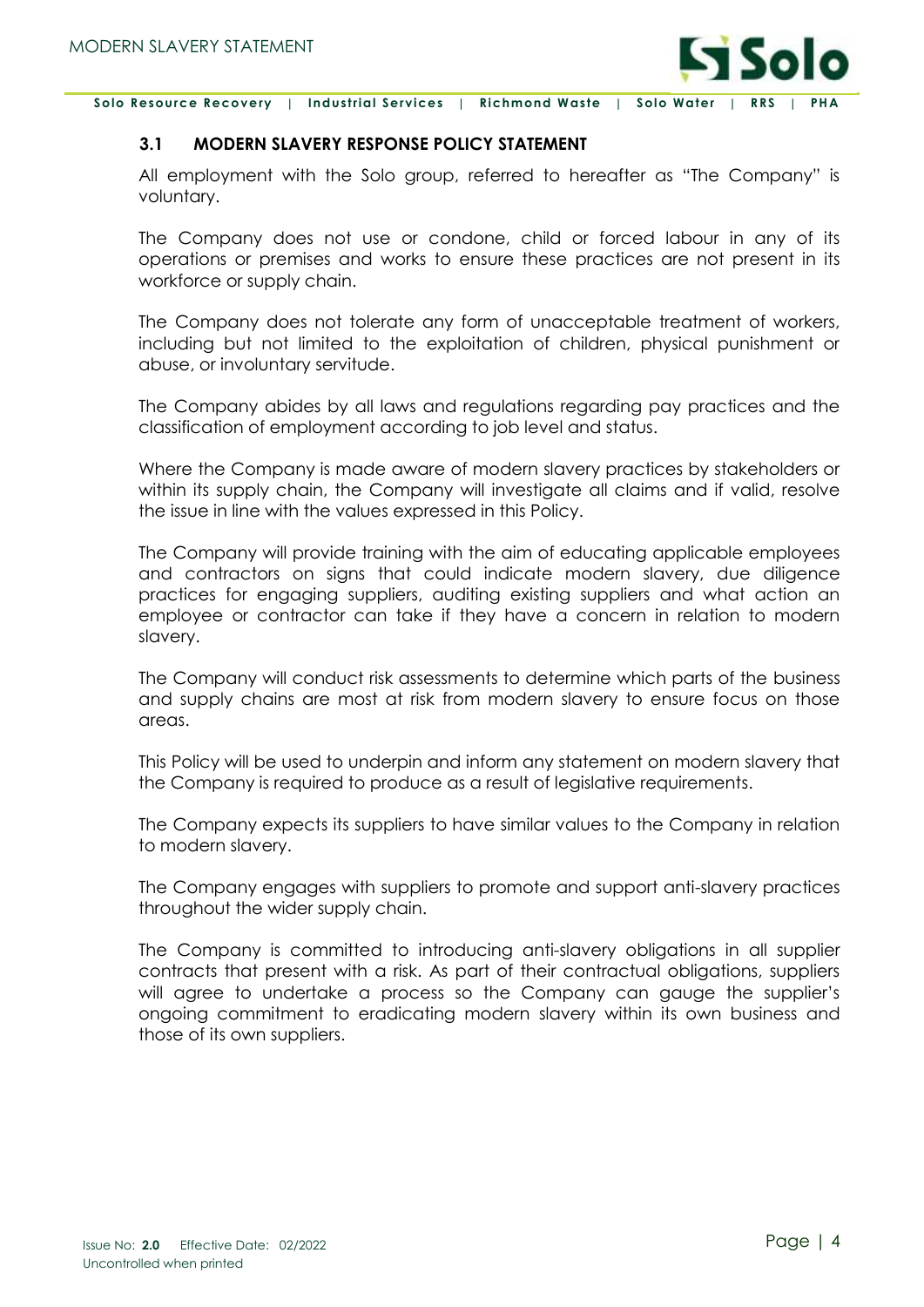

## <span id="page-4-0"></span>**4.0 KEY OPERATIONAL ACTIVITY**

The Groups key operations and core business is within the waste management sector; however the groups activities are diverse and include the following.

#### <span id="page-4-1"></span>**4.1 WASTE MANAGEMENT**

The Group delivers a range of waste management industry related services including:

- Municipal kerbside waste, recycling and organics collection.
- Commercial collection
- Industrial and liquid waste solutions
- Waste treatment, storage and processing, and
- Waste facility management including landfills, transfer stations and satellite waste hoppers.

#### <span id="page-4-2"></span>**4.2 INDUSTRIAL SERVICES**

The Group specialises in a number of industrial services related activities including:

- Non destructive digging (NDD)
- Bulk liquid waste transport and disposal
- Asset location
- Drain cleaning
- High pressure water blasting
- CCTV Survey investigation and reporting
- Tank cleaning
- Civil infrastructure asset maintenance
- Geotechnical investigation
- Dredging and sludge removal, and
- Dangerous goods transport and management

## <span id="page-4-3"></span>**4.3 WATER UTILITY PROVISION**

The group has a water utility division that has projects managing water utility services including:

- Provision of potable drinking water
- Sewerage treatment, and
- Provision of recycled water.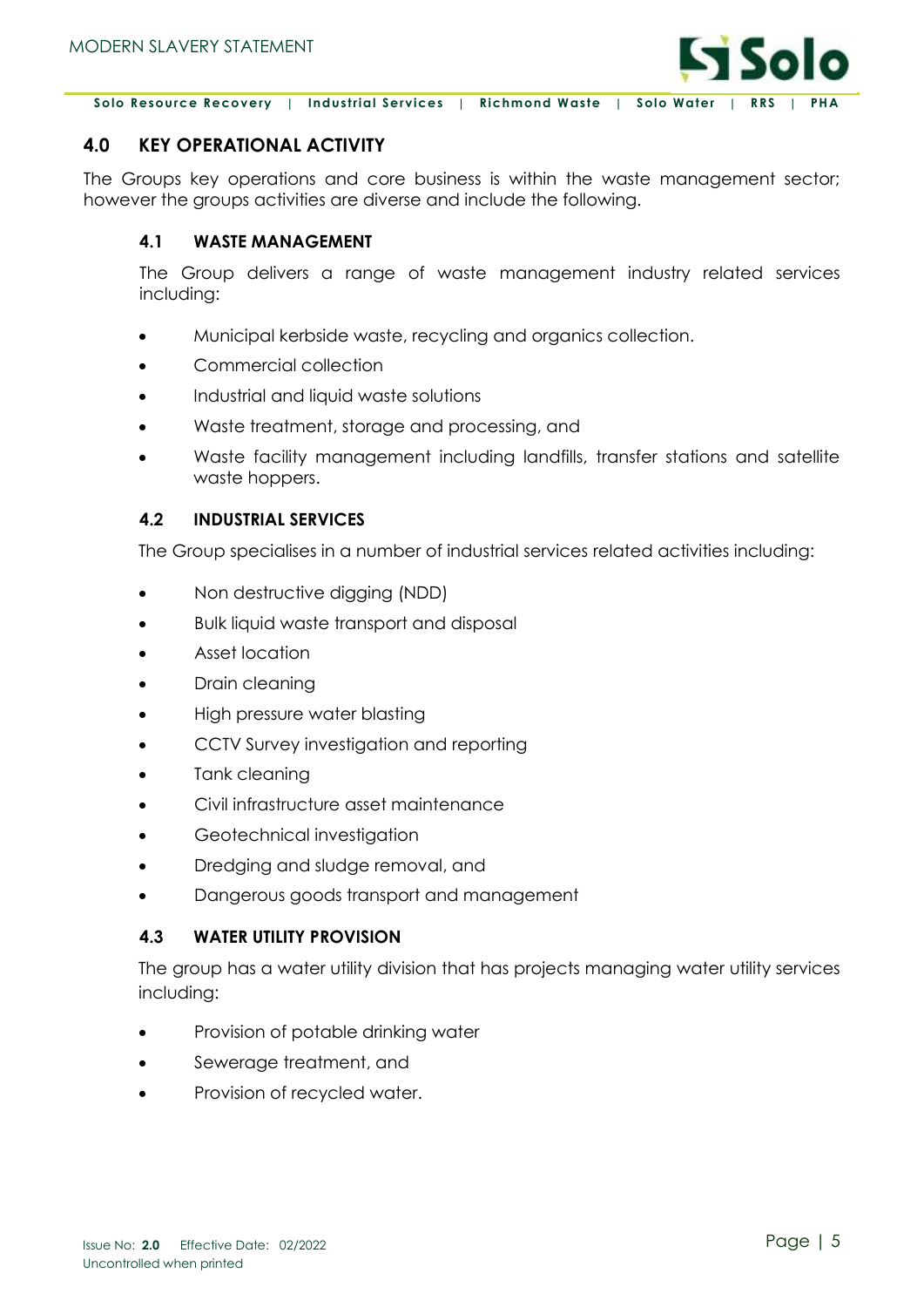

#### <span id="page-5-0"></span>**4.4 DESIGN ENGINEERING AND MANUFACTURING**

The group has a number of manufacturing and engineering arms that include:

- Design engineering and manufacturing of waste collection vehicles
- Design engineering and manufacturing of industrial services vehicles
- Engineering and manufacturing of skips, bins, compactors and related products, and
- Manufacturing of wood pellet products.

## <span id="page-5-1"></span>**5.0 SUPPLY CHAINS**

The Group sources its external supply chain required products from Australian providers at every opportunity and wherever possible providing a level of insulation against conducting business with supply chains that may source products from lesser regulated global economic regions.

The group's business divisions conducted an analysis during 2020 to identify and assess risks of modern slavery practices that may be present in relation to our supply chain and business operations.

## <span id="page-5-2"></span>**6.0 APPROACH AND STRATEGY**

The Group will perform due diligence when engaging service providers, contractors and supplier contracts through the implementation of the groups Modern Slavery Management Plan.

Managers acknowledge that they are accountable for addressing modern slavery issues within their operations when engaging service providers, contractors and supplier contracts.

The principles of the *Modern Slavery Response Policy Statement* are to be complied with and or incorporated into related policies and procedures within all areas of the business.

The policy applies to all persons working for, on behalf of, or providing services to, the Solo Group of companies in any capacity, including:

- Management
- Employees
- Suppliers
- **Contractors**
- Consultants and any other third-party representatives

The Group expects that all who have, or seek, a relationship with the Solo Group to familiarise themselves with this Policy and to act in a way that is consistent with its values.